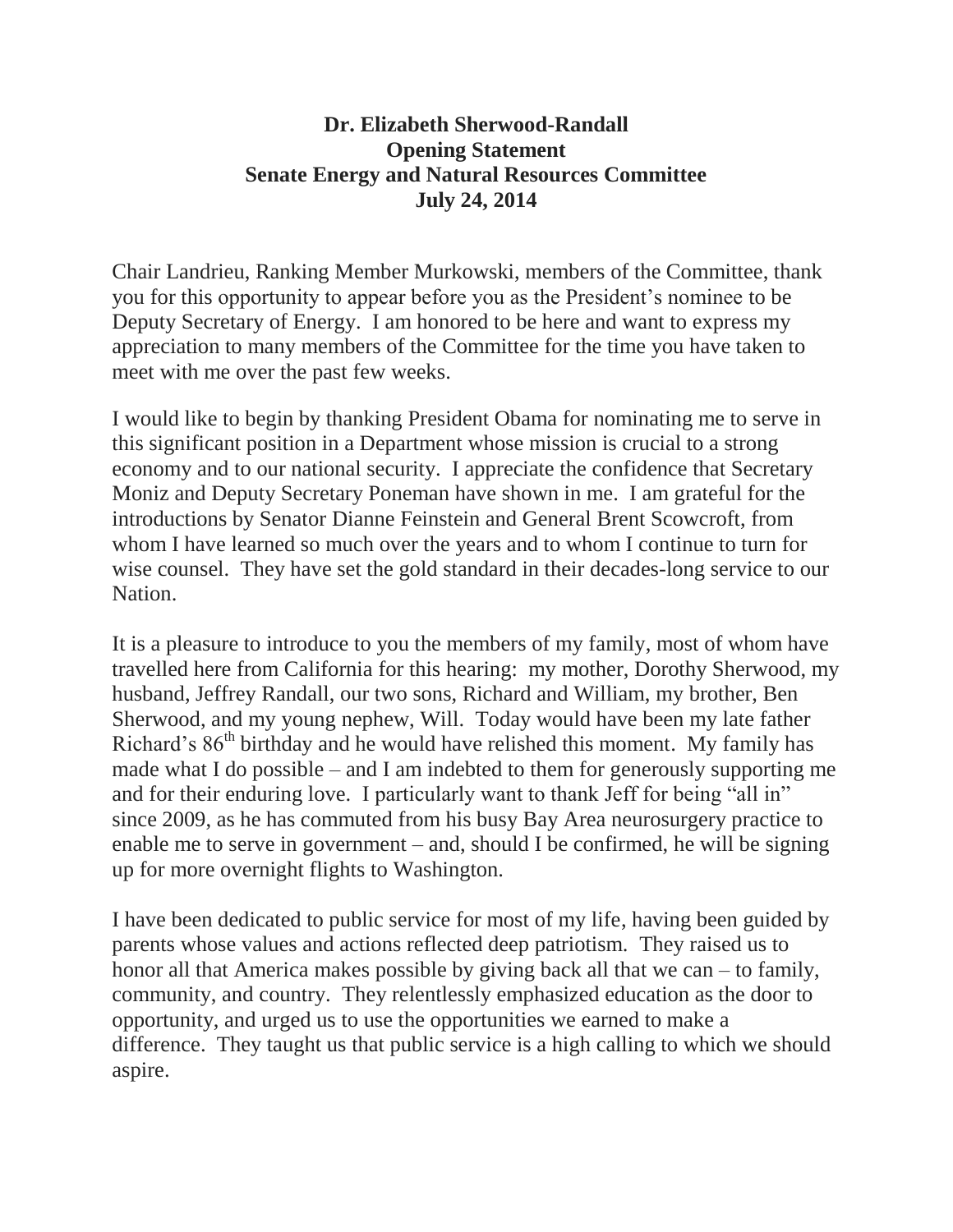My first opportunity to serve was as a high school intern in the Senate in the summer of 1976, when I worked as a legislative correspondent. After finishing my education, I went to work for Senator Joe Biden, and learned firsthand about the important work of the committees and the Senators who serve on them.

I have been privileged to serve the national interest across the decades in the executive and legislative branches, at universities, and in think tanks. My commitment and focus in each of those roles has been to making America strong and safe by improving our defense capabilities, building vibrant and durable alliances that are force multipliers for our power, and preventing the emergence of new threats that would hold at risk the freedoms and security that we cherish most.

Over the past five and a half years, I have had the opportunity to help lead the Obama Administration's efforts on a wide range of complex challenges facing our Nation. Many have involved missions connected to the Department of Energy portfolio, including:

- Ensuring the safety, security, and effectiveness of our nuclear arsenal and the vitality of the national laboratories and production facilities that support that effort;
- Developing and implementing innovative strategies to counter the dangers associated with the proliferation of weapons of mass destruction materials and capabilities – and the continuing desire of terrorist groups to seek access to them; and
- Supervising the fulfillment of the unprecedented agreement to get 1,300 tons of chemical weapons out of Syria.

Along with our uniquely capable military, our energy resources will be an essential source of our strength in the  $21<sup>st</sup>$  century – especially given the changing global energy landscape. The revolution in American oil and natural gas production is helping fuel our economic growth and enhance our energy security. At the same time, energy innovation drives our competitiveness and positions us to continue to lead the world.

If approved by this Committee and confirmed by the Senate, I commit to working closely with Congress to advance the key lines of effort that reflect the priorities previously described to you by Secretary Moniz.